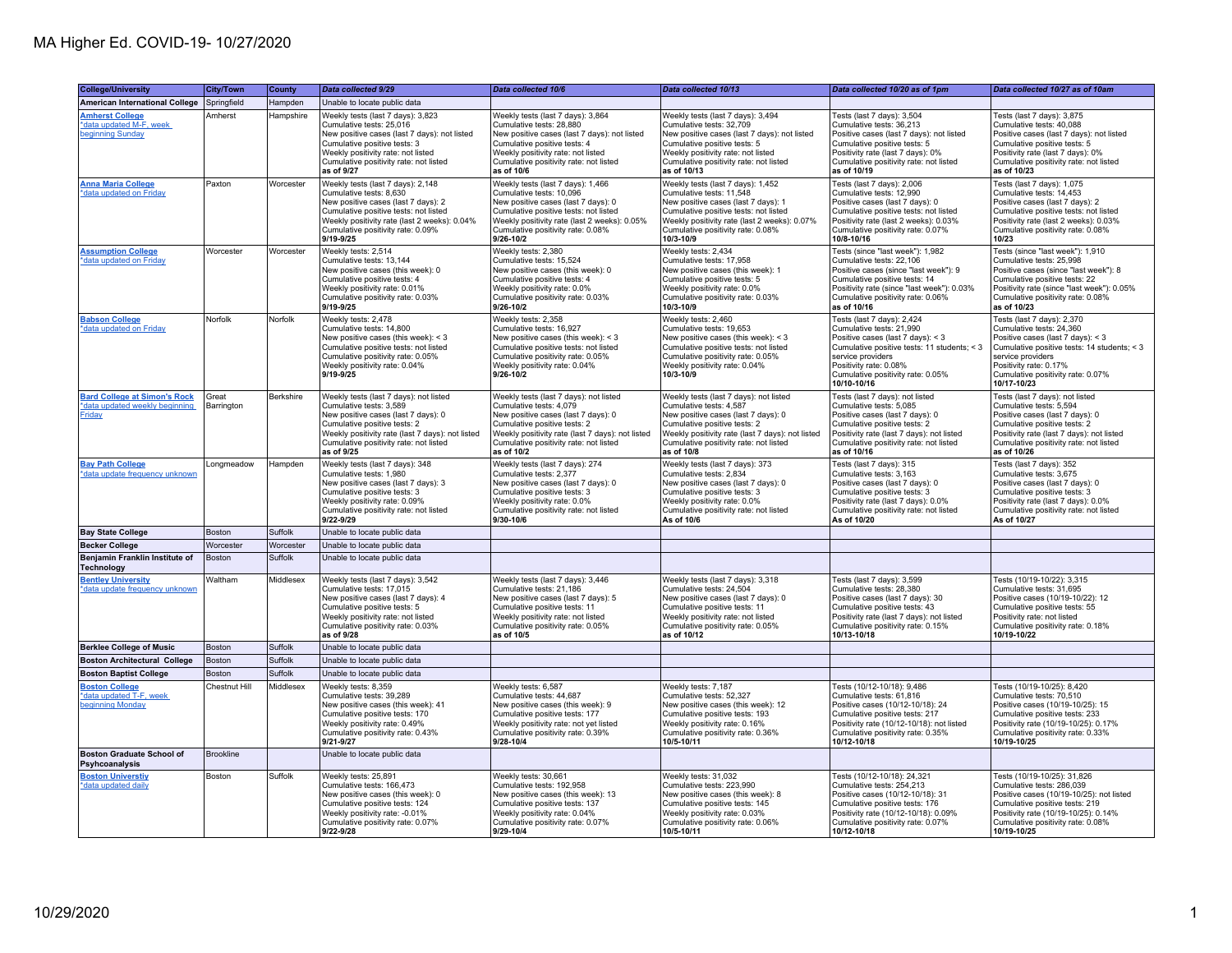| <b>College/University</b><br><b>Brandeis University</b><br>*data updated daily, week<br>beginning Sunday | <b>City/Town</b><br>Waltham | County<br>Middlesex | Data collected 9/29<br>Weekly tests: 5,345<br>Cumulative tests: 32,596<br>New positive cases (this week): 2<br>Cumulative positive tests: not listed<br>Weekly positivity rate: 0.04%<br>Cumulative positivity rate: not listed    | Data collected 10/6<br>Weekly tests: 5,117<br>Cumulative tests: 37,204<br>New positive cases (this week): 3<br>Cumulative positive tests: not listed<br>Weekly positivity rate: 0.08%<br>Cumulative positivity rate: not listed                  | Data collected 10/13<br>Weekly tests: 5,916<br>Cumulative tests: 43,084<br>New positive cases (this week): 2<br>Cumulative positive tests: not listed<br>Weekly positivity rate: 0.03%<br>Cumulative positivity rate: not listed                  | Data collected 10/20 as of 1pm<br>Tests (10/11-10/17): 5,809<br>Cumulative tests: 48,905<br>Positive cases (10/11-10/17): 0<br>Cumulative positive tests: not listed<br>Positivity rate (10/11-10/17): 0.02%<br>Cumulative positivity rate: not listed | Data collected 10/27 as of 10am<br>Tests (10/18-10/24): 5,829<br>Cumulative tests: 54,757<br>Positive cases (10/18-10/24): 0<br>Cumulative positive tests: not listed<br>Positivity rate (last 7 days): 0.03%<br>Cumulative positivity rate: not listed |
|----------------------------------------------------------------------------------------------------------|-----------------------------|---------------------|------------------------------------------------------------------------------------------------------------------------------------------------------------------------------------------------------------------------------------|--------------------------------------------------------------------------------------------------------------------------------------------------------------------------------------------------------------------------------------------------|---------------------------------------------------------------------------------------------------------------------------------------------------------------------------------------------------------------------------------------------------|--------------------------------------------------------------------------------------------------------------------------------------------------------------------------------------------------------------------------------------------------------|---------------------------------------------------------------------------------------------------------------------------------------------------------------------------------------------------------------------------------------------------------|
|                                                                                                          |                             |                     | 9/20-9/26                                                                                                                                                                                                                          | $9/27 - 10/3$                                                                                                                                                                                                                                    | 10/4-10/10                                                                                                                                                                                                                                        | 10/11-10/17                                                                                                                                                                                                                                            | 10/18-10/24                                                                                                                                                                                                                                             |
| <b>Cambridge College</b>                                                                                 | Cambridge                   | Middlesex           | Unable to locate public data                                                                                                                                                                                                       |                                                                                                                                                                                                                                                  |                                                                                                                                                                                                                                                   |                                                                                                                                                                                                                                                        |                                                                                                                                                                                                                                                         |
| <b>Clark University</b><br>*data updated daily                                                           | Worcester                   | Worcester           | Weekly tests (last 7 days): 6,168<br>Cumulative tests: 37,238<br>New positive cases (last 7 days): 1<br>Cumulative positive tests: 1<br>Weekly positivity rate: not listed<br>Cumulative positivity rate: not listed<br>as of 9/28 | Weekly tests (last 7 days): 6,193<br>Cumulative tests: 43,431<br>New positive cases (last 7 days): 0<br>Cumulative positive tests: 1<br>Weekly positivity rate: not listed<br>Cumulative positivity rate: not listed<br>as of 10/5               | Weekly tests (last 7 days): 6,448<br>Cumulative tests: 49,879<br>New positive cases (last 7 days): 3<br>Cumulative positive tests: 4<br>Weekly positivity rate: not listed<br>Cumulative positivity rate: not listed<br>as of 10/12               | Tests (last 7 days): 6,190<br>Cumulative tests: 56,069<br>Positive cases (last 7 days): 2<br>Cumulative positive tests: 6<br>Positivity rate (last 7 days): not listed<br>Cumulative positivity rate: not listed<br>as of 10/19                        | Tests (last 7 days): 6,128<br>Cumulative tests: 62,197<br>Positive cases (last 7 days): 3<br>Cumulative positive tests (last 30 days): 8<br>Positivity rate (last 7 days): not listed<br>Cumulative positivity rate: not listed<br>as of 10/26          |
| <b>Curry College</b><br>*data updated week beginning<br>Thursday                                         | Milton                      | Norfolk             | data not collected                                                                                                                                                                                                                 | Weekly tests (last 7 days): 1,692<br>Cumulative tests: 12,732<br>New positive cases (last 7 days): 10<br>Cumulative positive tests: 1<br>Weekly positivity rate: not listed<br>Cumulative positivity rate (last 2 weeks):<br>0.53%<br>as of 10/5 | Weekly tests (last 7 days): 1,692<br>Cumulative tests: 12,732<br>New positive cases (last 7 days): 10<br>Cumulative positive tests: 33<br>Weekly positivity rate: not listed<br>Cumulative positivity rate (last 2 weeks):<br>0.53%<br>as of 10/6 | Tests (last 7 days): 1,959<br>Cumulative tests: 14,691<br>Positive cases (last 7 days): 13<br>Cumulative positive tests: 46<br>Positivity rate (last 7 days): not listed<br>Cumulative positivity rate (last 2 weeks):<br>0.63%<br>as of 10/13         | Tests (last 7 days): 2,164<br>Cumulative tests: 16,865<br>Positive cases (last 7 days): 7<br>Cumulative positive tests: 46<br>Positivity rate (last 7 days): not listed<br>Cumulative positivity rate (last 2 weeks):<br>0.48%<br>as of 10/21           |
| <b>Dean College</b>                                                                                      | Franklin                    | Norfolk             | Data unavailable due to online learning                                                                                                                                                                                            |                                                                                                                                                                                                                                                  |                                                                                                                                                                                                                                                   |                                                                                                                                                                                                                                                        |                                                                                                                                                                                                                                                         |
| <b>Eastern Nazarene College</b><br>*data update frequency unknown                                        | Quincy                      | Norfolk             | Weekly tests: not listed<br>Cumulative tests: 1,257<br>New positive cases (this week): not listed<br>Cumulative positive tests: 3<br>Weekly positivity rate: not listed<br>Cumulative positivity rate: not listed<br>as of 9/25    | Weekly tests: not listed<br>Cumulative tests: 1,467<br>New positive cases (this week): not listed<br>Cumulative positive tests: 3<br>Weekly positivity rate: not listed<br>Cumulative positivity rate: not listed<br>as of 10/2                  | Weekly tests: not listed<br>Cumulative tests: 1,767<br>New positive cases (this week): not listed<br>Cumulative positive tests: 3<br>Weekly positivity rate: not listed<br>Cumulative positivity rate: not listed<br>as of 10/9                   | Tests (last 7 days): not listed<br>Cumulative tests: 1,978<br>Positive cases (last 7 days): not listed<br>Cumulative positive tests: 3<br>Positivity rate (last 7 days): not listed<br>Cumulative positivity rate: not listed<br>as of 10/16           | Tests (last 7 days): not listed<br>Cumulative tests: 2,183<br>Positive cases (last 7 days): not listed<br>Cumulative positive tests: 3<br>Positivity rate (last 7 days): not listed<br>Cumulative positivity rate: not listed<br>as of 10/23            |
| <b>Elms College</b><br>*data update frequency unknown                                                    | Chicopee                    | Hampden             | Weekly tests (last 2 weeks): 352<br>Cumulative tests: 2,097<br>New positive cases (this week): 0<br>Cumulative positive tests: 1<br>Weekly positivity rate: not listed<br>Cumulative positivity rate: 0.05%<br>as of 9/28          | Weekly tests (last 2 weeks): 160<br>Cumulative tests: 2.257<br>New positive cases (this week): 0<br>Cumulative positive tests: 1<br>Weekly positivity rate: not listed<br>Cumulative positivity rate: 0.04%<br>as of 10/5                        | Tests (last 2 weeks): 472<br>Cumulative tests: 2,582<br>New positive cases (last 2 weeks): 1<br>Cumulative positive tests: 2<br>Weekly positivity rate: not listed<br>Cumulative positivity rate: 0.04%<br>as of 10/12                            | Tests (last 2 weeks): 463<br>Cumulative tests: 2.919<br>Positive cases (last 2 weeks): 1<br>Cumulative positive tests: 2<br>Positivity rate (last 2 weeks): 0.22%<br>Cumulative positivity rate: 0.07%<br>as of 10/18                                  | Tests (last 2 weeks): 573<br>Cumulative tests: 3,126<br>Positive cases (last 2 weeks): 1<br>Cumulative positive tests: 3<br>Positivity rate (last 2 weeks): 0.17%<br>Cumulative positivity rate: 0.09%<br>as of 10/26                                   |
| <b>Emerson College</b><br>*data updated daily, week<br>beginning Sunday                                  | Boston                      | Suffolk             | Weekly tests: 3,274<br>Cumulative tests: 19,836<br>New positive cases (this week): 5<br>Cumulative positive tests: 18<br>Weekly positivity rate: 0.15%<br>Cumulative positivity rate: 0.09%<br>9/21-9/27                           | Weekly tests: 3,310<br>Cumulative tests: 22,561<br>New positive cases (this week): 2<br>Cumulative positive tests: 19<br>Weekly positivity rate: 0.06%<br>Cumulative positivity rate: 0.08%<br>$9/28 - 10/4$                                     | Weekly tests: 3,435<br>Cumulative tests: 25,996<br>New positive cases (this week): 2<br>Cumulative positive tests: 21<br>Weekly positivity rate: 0.06%<br>Cumulative positivity rate: 0.08%<br>10/5-10/11                                         | Tests (10/12-10/18): 3,299<br>Cumulative tests: 29,295<br>Positive cases (10/12-10/18): 1<br>Cumulative positive tests: 22<br>Positivity rate (10/12-10/18): 0.03%<br>Cumulative positivity rate: 0.08%<br>10/12-10/18                                 | Tests (10/19-10/25): 3,460<br>Cumulative tests: 32,755<br>Positive cases (10/19-10/25): 4<br>Cumulative positive tests: 26<br>Positivity rate (10/19-10/25): 0.12%<br>Cumulative positivity rate: 0.08%<br>10/19-10/25                                  |
| <b>Emmanuel College</b>                                                                                  | Boston                      | Suffolk             | Unable to locate public data                                                                                                                                                                                                       |                                                                                                                                                                                                                                                  |                                                                                                                                                                                                                                                   |                                                                                                                                                                                                                                                        |                                                                                                                                                                                                                                                         |
| <b>Endicott College</b><br>*data updated week beginning<br>Sunday                                        | Beverly                     | Essex               | Weekly tests (last 7 days): 2,606<br>Cumulative tests: 11,820<br>New positive cases (last 7 days): 0<br>Cumulative positive tests: 5<br>Weekly positivity rate: 0%<br>Cumulative positivity rate: not listed<br>as of 9/25         | Weekly tests (last 7 days): 2,582<br>Cumulative tests: 14,281<br>New positive cases (last 7 days): 1<br>Cumulative positive tests: 6<br>Weekly positivity rate: 0.08%<br>Cumulative positivity rate: not listed<br>as of 10/3                    | Weekly tests (last 7 days): 2,092<br>Cumulative tests: 16,778<br>New positive cases (last 7 days): 2<br>Cumulative positive tests: 8<br>Weekly positivity rate: 0.08%<br>Cumulative positivity rate: not listed<br>as of 10/10                    | Tests (last 7 days): 2,067<br>Cumulative tests: 19,743<br>Positive cases (last 7 days): 6<br>Cumulative positive tests: 15<br>Positivity rate (last 7 days): 0.29%<br>Cumulative positivity rate: not listed<br>as of 10/17                            | Tests (last 7 days): 2,781<br>Cumulative tests: 22,525<br>Positive cases (last 7 days): 0<br>Cumulative positive tests: 16<br>Positivity rate (last 7 days): 0%<br>Cumulative positivity rate: not listed<br>as of 10/24                                |
| <b>Fisher College</b>                                                                                    | Boston                      | Suffolk             | Unable to locate public data                                                                                                                                                                                                       |                                                                                                                                                                                                                                                  |                                                                                                                                                                                                                                                   |                                                                                                                                                                                                                                                        |                                                                                                                                                                                                                                                         |
| <b>Gordon College</b>                                                                                    | Wenham                      | Essex               | Unable to locate public data                                                                                                                                                                                                       |                                                                                                                                                                                                                                                  |                                                                                                                                                                                                                                                   |                                                                                                                                                                                                                                                        |                                                                                                                                                                                                                                                         |
| <b>Hampshire College</b><br>*data updated week beginning<br>Wednesday                                    | Amherst                     | Hampshire           | Weekly tests: 294<br>Cumulative tests: 2.068<br>New positive cases (this week): 0<br>Cumulative positive tests: not listed<br>Weekly positivity rate: not listed<br>Cumulative positivity rate: not listed<br>9/18-9/24            | Weekly tests: 330<br>Cumulative tests: 2.398<br>New positive cases (this week): 0<br>Cumulative positive tests: not listed<br>Weekly positivity rate: not listed<br>Cumulative positivity rate: not listed<br>9/25-9/30                          | Weekly tests: 318<br>Cumulative tests: not listed<br>New positive cases (this week): 0<br>Cumulative positive tests: not listed<br>Weekly positivity rate: not listed<br>Cumulative positivity rate: not listed<br>10/1-10/8                      | Tests (10/9-10/15): 326<br>Cumulative tests: not listed<br>Positive cases (10/9-10/15): 0<br>Cumulative positive tests: not listed<br>Positivity rate (10/9-10/15): not listed<br>Cumulative positivity rate: not listed<br>10/9-10/15                 | Tests (10/16-10/22): 292<br>Cumulative tests: not listed<br>Positive cases (10/16-10/22): 0<br>Cumulative positive tests: not listed<br>Positivity rate (10/16-10/22): not listed<br>Cumulative positivity rate: not listed<br>10/16-10/22              |
| <b>Harvard University</b><br>*data updated daily                                                         | Cambridge                   | Middlesex           | Weekly tests (last 7 days):14,947<br>Cumulative tests: 76.666<br>New positive cases (last 7 days): 7<br>Cumulative positive tests: 50<br>Weekly positivity rate: 0.05%<br>Cumulative positivity rate: not listed<br>as of 9/28     | Weekly tests (last 7 days): 15,074<br>Cumulative tests: 93.882<br>New positive cases (last 7 days): 7<br>Cumulative positive tests: 57<br>Weekly positivity rate: 0.04%<br>Cumulative positivity rate: not listed<br>as of 10/5                  | Weekly tests (last 7 days): 14,316<br>Cumulative tests: 107.568<br>New positive cases (last 7 days): 4<br>Cumulative positive tests: 61<br>Weekly positivity rate: 0.03%<br>Cumulative positivity rate: not listed<br>as of 10/12                 | Tests (last 7 days): 16,280<br>Cumulative tests: 124.460<br>Positive cases (last 7 days): 13<br>Cumulative positive tests: 74<br>Positivity rate (last 7 days): 0.08%<br>Cumulative positivity rate: not listed<br>as of 10/18                         | Tests (last 7 days): 16,860<br>Cumulative tests: 141.865<br>Positive cases (last 7 days): 7<br>Cumulative positive tests: 80<br>Positivity rate (last 7 days): 0.04%<br>Cumulative positivity rate: not listed<br>as of 10/25                           |
| <b>Harvard Extension School</b>                                                                          | Cambridge                   | Middlesex           | Unable to locate public data                                                                                                                                                                                                       |                                                                                                                                                                                                                                                  |                                                                                                                                                                                                                                                   |                                                                                                                                                                                                                                                        |                                                                                                                                                                                                                                                         |
| <b>Hellenic College</b>                                                                                  | <b>Brookline</b>            | Norfolk             | Unable to locate public data                                                                                                                                                                                                       |                                                                                                                                                                                                                                                  |                                                                                                                                                                                                                                                   |                                                                                                                                                                                                                                                        |                                                                                                                                                                                                                                                         |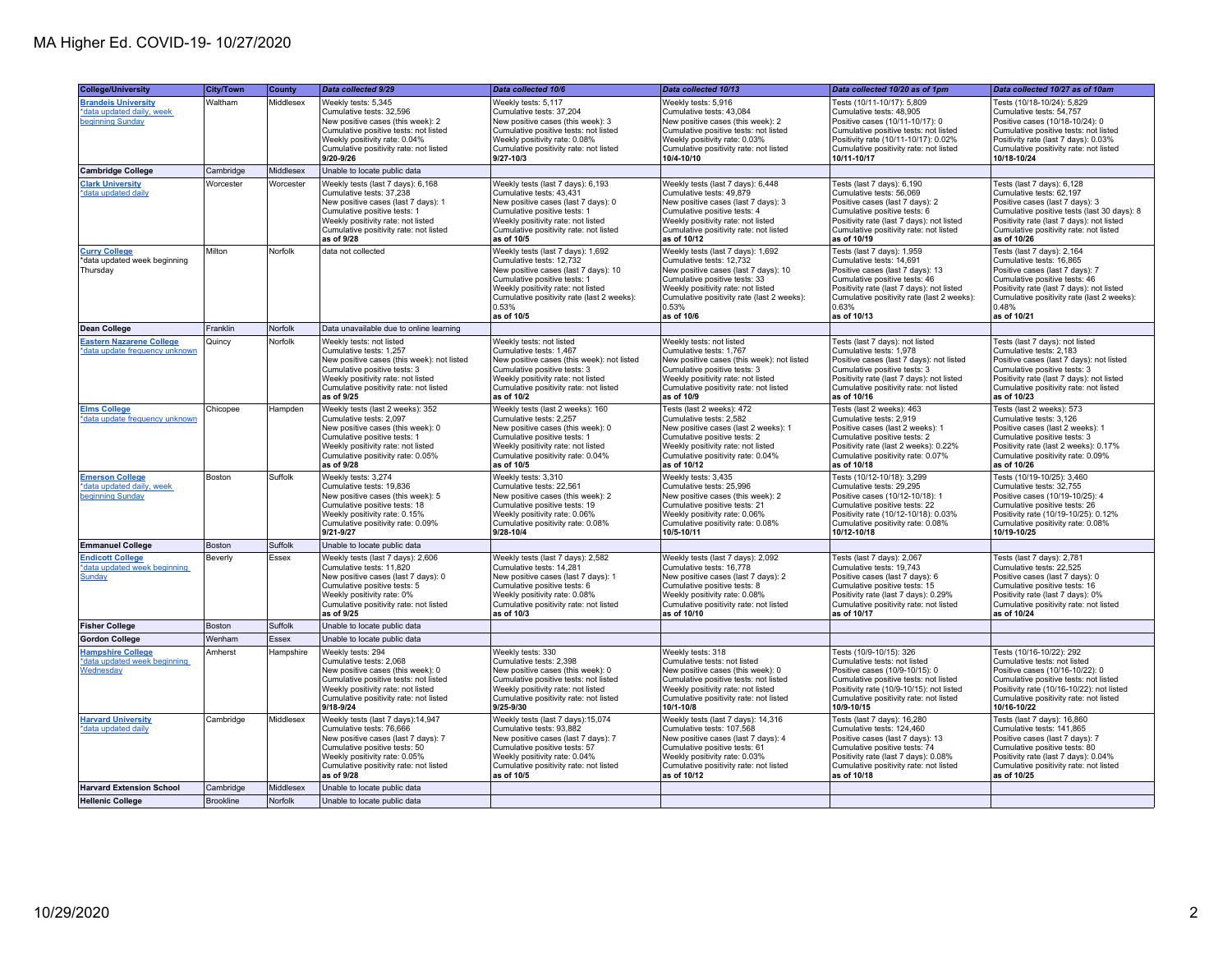| <b>College/University</b>                                                                                | <b>City/Town</b>                              | County    | Data collected 9/29                                                                                                                                                                                                                     | Data collected 10/6                                                                                                                                                                                                                           | Data collected 10/13                                                                                                                                                                                                                           | Data collected 10/20 as of 1pm                                                                                                                                                                                                             | Data collected 10/27 as of 10am                                                                                                                                                                                                           |
|----------------------------------------------------------------------------------------------------------|-----------------------------------------------|-----------|-----------------------------------------------------------------------------------------------------------------------------------------------------------------------------------------------------------------------------------------|-----------------------------------------------------------------------------------------------------------------------------------------------------------------------------------------------------------------------------------------------|------------------------------------------------------------------------------------------------------------------------------------------------------------------------------------------------------------------------------------------------|--------------------------------------------------------------------------------------------------------------------------------------------------------------------------------------------------------------------------------------------|-------------------------------------------------------------------------------------------------------------------------------------------------------------------------------------------------------------------------------------------|
| <b>Holy Cross College</b><br>*data updated daily                                                         | Worcester                                     | Worcester | Weekly tests: 2,107<br>Cumulative tests: 5.895<br>New positive cases (last 7 days): 1<br>Cumulative positive tests: 16<br>Weekly positivity rate: 0.05%<br>Cumulative positivity rate: not listed<br>as of 9/29                         | Weekly tests (last 7 days): 2,108<br>Cumulative tests: 7.596<br>New positive cases (last 7 days): 5<br>Cumulative positive tests: 21<br>Weekly positivity rate: 0.24%<br>Cumulative positivity rate: not listed<br>as of 10/6                 | Weekly tests (last 7 days): 1,796<br>Cumulative tests: 9.392<br>New positive cases (last 7 days): 0<br>Cumulative positive tests: 21<br>Weekly positivity rate: 0.05%<br>Cumulative positivity rate: not listed<br>as of 10/13                 | Tests (last 7 days): 1,794<br>Cumulative tests: 11.535<br>Positive cases (last 7 days): 0<br>Cumulative positive tests: 21<br>Positivity rate (last 7 days): 0.0%<br>Cumulative positivity rate: not listed<br>as of 10/20                 | Tests (last 7 days): 1,875<br>Cumulative tests: 13,229<br>Positive cases (last 7 days): 0<br>Cumulative positive tests: 21<br>Positivity rate (last 7 days): 0.0%<br>Cumulative positivity rate: not listed<br>as of 10/27                |
| <b>Laboure College</b>                                                                                   | Boston                                        | Suffolk   | data not collected                                                                                                                                                                                                                      | Weekly tests: not listed<br>Cumulative tests: 1,408<br>New positive cases (this week): 2<br>Cumulative positive tests: 4<br>Weekly positivity rate: not listed<br>Cumulative positivity rate: not listed<br>9/30-10/6                         | Not updated as of 10/13                                                                                                                                                                                                                        | Tests (last 7 days): 1,409<br>Cumulative tests: not listed<br>Positive cases (last 7 days): 0<br>Cumulative positive tests: 4<br>Positivity rate (last 7 days): not listed<br>Cumulative positivity rate: not listed<br>as of 10/13        | Tests (10/14-10/20): 1,408<br>Cumulative tests: not listed<br>Positive cases (10/14-10/20): 1<br>Cumulative positive tests: 5<br>Positivity rate (10/14-10/20): not listed<br>Cumulative positivity rate: not listed<br>as of 10/20       |
| <b>Lasell College</b><br>*data updated daily                                                             | Newton                                        | Middlesex | Weekly tests (last 7 days): 1,946<br>Cumulative tests: 6,824<br>New positive cases (last 7 days): 0<br>Cumulative positive tests: 4<br>Cumulative positivity rate: 0%<br>Weekly positivity rate (last 7 days): 0%<br>$9/22 - 9/28$      | Weekly tests (last 7 days): 1,892<br>Cumulative tests: 8,716<br>New positive cases (last 7 days): 0<br>Cumulative positive tests: 4<br>Cumulative positivity rate: 0%<br>Weekly positivity rate (last 7 days): 0.04%<br>$9/29 - 10/5$         | Weekly tests (last 7 days): 2,110<br>Cumulative tests: 10,826<br>New positive cases (last 7 days): 1<br>Cumulative positive tests: 5<br>Cumulative positivity rate: 0.05%<br>Weekly positivity rate (last 7 days): 0.06%<br>10/6-10/12         | Tests (last 7 days): 1,852<br>Cumulative tests: 12,678<br>Positive cases (last 7 days): 1<br>Cumulative positive tests: 6<br>Positivity rate (last 7 days): not listed<br>Cumulative positivity rate: 0.0%<br>as of 10/19                  | Tests (last 7 days): 1,578<br>Cumulative tests: 14,734<br>Positive cases (last 7 days): 0<br>Cumulative positive tests: 6<br>Positivity rate (last 7 days): not listed<br>Cumulative positivity rate: 0.0%<br>as of 10/25                 |
| <b>Lesley University</b>                                                                                 | Cambridge                                     | Middlesex | Unable to locate public data                                                                                                                                                                                                            |                                                                                                                                                                                                                                               |                                                                                                                                                                                                                                                |                                                                                                                                                                                                                                            |                                                                                                                                                                                                                                           |
| <b>Massachusetts College of</b><br><b>Pharmacy and Health Sciences</b><br>*data update frequency unknown | Boston/Worcest<br>er/Manchester.<br><b>NH</b> | Suffolk   | data not collected                                                                                                                                                                                                                      | Weekly tests: not listed<br>Cumulative tests: 20,178<br>New positive cases (this week): not listed<br>Cumulative positive tests: 16<br>Weekly positivity rate: not listed<br>Cumulative positivity rate: 0.08%<br>as of 10/6                  | Not updated as of 10/13                                                                                                                                                                                                                        | Tests (last 7 days): not listed<br>Cumulative tests: 29,696<br>Positive cases (last 7 days): not listed<br>Cumulative positive tests: 20+<br>Positivity rate (last 7 days); not listed<br>Cumulative positivity rate: 0.07%<br>as of 10/13 | Tests (last 7 days): not listed<br>Cumulative tests: 33,679<br>Positive cases (last 7 days): not listed<br>Cumulative positive tests: 25<br>Positivity rate (last 7 days); not listed<br>Cumulative positivity rate: 0.07%<br>as of 10/21 |
| <b>Massachusetts Institute of</b><br><b>Technology</b><br>*data updated daily                            | Cambridge                                     | Middlesex | Weekly tests (last 7 days): 14,974<br>Cumulative tests: 82,099<br>New positive cases (last 7 days): 5<br>Cumulative positive tests: 34<br>Weekly positivity rate (last 7 days): 0.05%<br>Cumulative positivity rate: 0.4%<br>as of 9/29 | Weekly tests (last 7 days): 14,413<br>Cumulative tests: 97.378<br>New positive cases (last 7 days): 12<br>Cumulative positive tests: 48<br>Weekly positivity rate (last 7 days): 0.08%<br>Cumulative positivity rate: 0.05%<br>as of 10/6     | Weekly tests (last 7 days): 14,731<br>Cumulative tests: 113,857<br>New positive cases (last 7 days): 3<br>Cumulative positive tests: 51<br>Weekly positivity rate (last 7 days): 0.02%<br>Cumulative positivity rate: 0.04%<br>as of 10/13     | Tests (last 7 days): 13,864<br>Cumulative tests: 129,029<br>Positive cases (last 7 days): 6<br>Cumulative positive tests: 61<br>Weekly positivity rate (last 7 days): 0.02%<br>Cumulative positivity rate: 0.05%<br>as of 10/20            | Tests (last 7 days): 13,715<br>Cumulative tests: 142,744<br>Positive cases (last 7 days): 7<br>Cumulative positive tests: 68<br>Weekly positivity rate (last 7 days): 0.02%<br>Cumulative positivity rate: 0.05%<br>as of 10/27           |
| <b>Merrimack College</b><br>*data updated week beginning<br><b>Tuesday</b>                               | North Andover                                 | Essex     | Weekly tests: 4.540<br>Cumulative tests: 21,997<br>New positive cases (this week): 20<br>Cumulative positive tests: 35<br>Cumulative positivity rate: 0.159%<br>Weekly positivity rate: 0.441%<br>as of 9/21                            | Weekly tests: 4.540<br>Cumulative tests: 28,357<br>New positive cases (this week): 65<br>Cumulative positive tests: 100<br>Cumulative positivity rate: 0.351%<br>Weekly positivity rate: 1.006%<br>$9/22 - 9/28$                              | Weekly tests: 4.436<br>Cumulative tests: 32,794<br>New positive cases (this week): 11<br>Cumulative positive tests: 110<br>Cumulative positivity rate: 0.334%<br>Weekly positivity rate: 0.247%<br>9/29-10/5                                   | Tests (10/6-10/12): 5.166<br>Cumulative tests: 37,947<br>Positive cases (10/6-10/12): 13<br>Cumulative positive tests: 123<br>Positivity rate (10/6-10/12): 0.252%<br>Cumulative positivity rate: 0.323%<br>10/6-10/12                     | Tests (10/13-10/19): 4.965<br>Cumulative tests: 43,038<br>Positive cases (10/13-10/19): 3<br>Cumulative positive tests: 126<br>Positivity rate (10/13-10/19): 0.06%<br>Cumulative positivity rate: 0.293%<br>10/13-10/19                  |
| <b>Montserrat College of Art</b><br>*data updated weekly beginning<br>Thursday                           | Beverly                                       | Essex     | Weekly tests: 313<br>Cumulative tests: 768<br>New positive cases (this week): 0<br>Cumulative positive tests: 0<br>Cumulative positivity rate: 0%<br>Weekly positivity rate: 0%<br>as of 9/24                                           | Not updated as of 10/6                                                                                                                                                                                                                        | Not updated as of 10/13                                                                                                                                                                                                                        | Not updated as of 10/20                                                                                                                                                                                                                    | Tests (10/16-10/22): 302<br>Cumulative tests: 1.054<br>Positive cases (10/16-10/22): 0<br>Cumulative positive tests: 0<br>Positivity rate (10/16-10/22): 0%<br>Cumulative positivity rate: 0%<br>10/16-10/22                              |
| <b>Mount Holyoke College</b><br>*data updated M-F                                                        | South Hadley                                  | Hampshire | data not collected                                                                                                                                                                                                                      | Weekly tests (last 7 days): 710<br>Cumulative tests: 4,832<br>New positive cases (last 7 days): 1<br>Cumulative positive tests: 3<br>Weekly positivity rate (last 7 days): not listed<br>Cumulative positivity rate: not listed<br>as of 10/6 | Weekly tests (last 7 days): 696<br>Cumulative tests: 5,528<br>New positive cases (last 7 days): 0<br>Cumulative positive tests: 3<br>Weekly positivity rate (last 7 days): not listed<br>Cumulative positivity rate: not listed<br>as of 10/13 | Tests (last 7 days): 694<br>Cumulative tests: 6,222<br>Positive cases (last 7 days): 0<br>Cumulative positive tests: 3<br>Positivity rate (last 7 days): not listed<br>Cumulative positivity rate: not listed<br>as of 10/19               | Tests (last 7 days): 689<br>Cumulative tests: 6,911<br>Positive cases (last 7 days): 0<br>Cumulative positive tests: 3<br>Positivity rate (last 7 days): not listed<br>Cumulative positivity rate: not listed<br>as of 10/26              |
| <b>The New England Conservatory</b> Boston<br>of Music<br>*data updated on Friday                        |                                               | Suffolk   | data not collected                                                                                                                                                                                                                      | Weekly tests: 629<br>Cumulative tests: 2,633<br>New positive cases (this week): 2<br>Cumulative positive tests: not listed<br>Weekly positivity rate: 0.318%<br>Cumulative positivity rate: 0.114%<br>$9/25 - 10/1$                           | Weekly tests: 815<br>Cumulative tests: 3,448<br>New positive cases (this week): 0<br>Cumulative positive tests: not listed<br>Weekly positivity rate: 0%<br>Cumulative positivity rate: 0.087%<br>as of 10/9                                   | Tests (last 7 days): 718<br>Cumulative tests: 4,166<br>Positive cases (last 7 days): 0<br>Cumulative positive tests: not listed<br>Positivity rate (last 7 days): 0%<br>Cumulative positivity rate: 0.072%<br>as of 10/16                  | Tests (last 7 days): 867<br>Cumulative tests: 5,040<br>Positive cases (last 7 days): 0<br>Cumulative positive tests: not listed<br>Positivity rate (last 7 days): 0%<br>Cumulative positivity rate: 0.059%<br>as of 10/23                 |
| <b>Nichols College</b><br>*data updated weekly beginning<br><b>Monday</b>                                | Dudley                                        | Worcester | Weekly tests: 1,890<br>Cumulative tests: not listed<br>New positive cases (this week): 0<br>Cumulative positive tests: not listed<br>Weekly positivity rate: not listed<br>Cumulative positivity rate: not listed<br>as of 9/25         | Weekly tests: 1,917<br>Cumulative tests: not listed<br>New positive cases (this week): 0<br>Cumulative positive tests: not listed<br>Weekly positivity rate: not listed<br>Cumulative positivity rate: not listed<br>9/28-10/2                | Weekly tests: 1,958<br>Cumulative tests: 14,281<br>New positive cases (this week): 1<br>Cumulative positive tests: 5<br>Weekly positivity rate: 0.051%<br>Cumulative positivity rate: 0.035%<br>10/5-10/9                                      | Tests (10/6-10/12): 1,920<br>Cumulative tests: 16,201<br>Positive cases (10/6-10/12): 1<br>Cumulative positive tests: 6<br>Positivity rate (10/6-10/12): 0.052%<br>Cumulative positivity rate: 0.035%<br>10/12-10/16                       | Tests (10/19-10/23): 1,904<br>Cumulative tests: 18,105<br>Positive cases (10/19-10/23): 3<br>Cumulative positive tests: 9<br>Positivity rate (10/19-10/23): 0.157%<br>Cumulative positivity rate: 0.04%<br>10/19-10/23                    |
| <b>North Bennet Street School</b>                                                                        | <b>Boston</b>                                 | Suffolk   | Unable to locate public data                                                                                                                                                                                                            |                                                                                                                                                                                                                                               |                                                                                                                                                                                                                                                |                                                                                                                                                                                                                                            |                                                                                                                                                                                                                                           |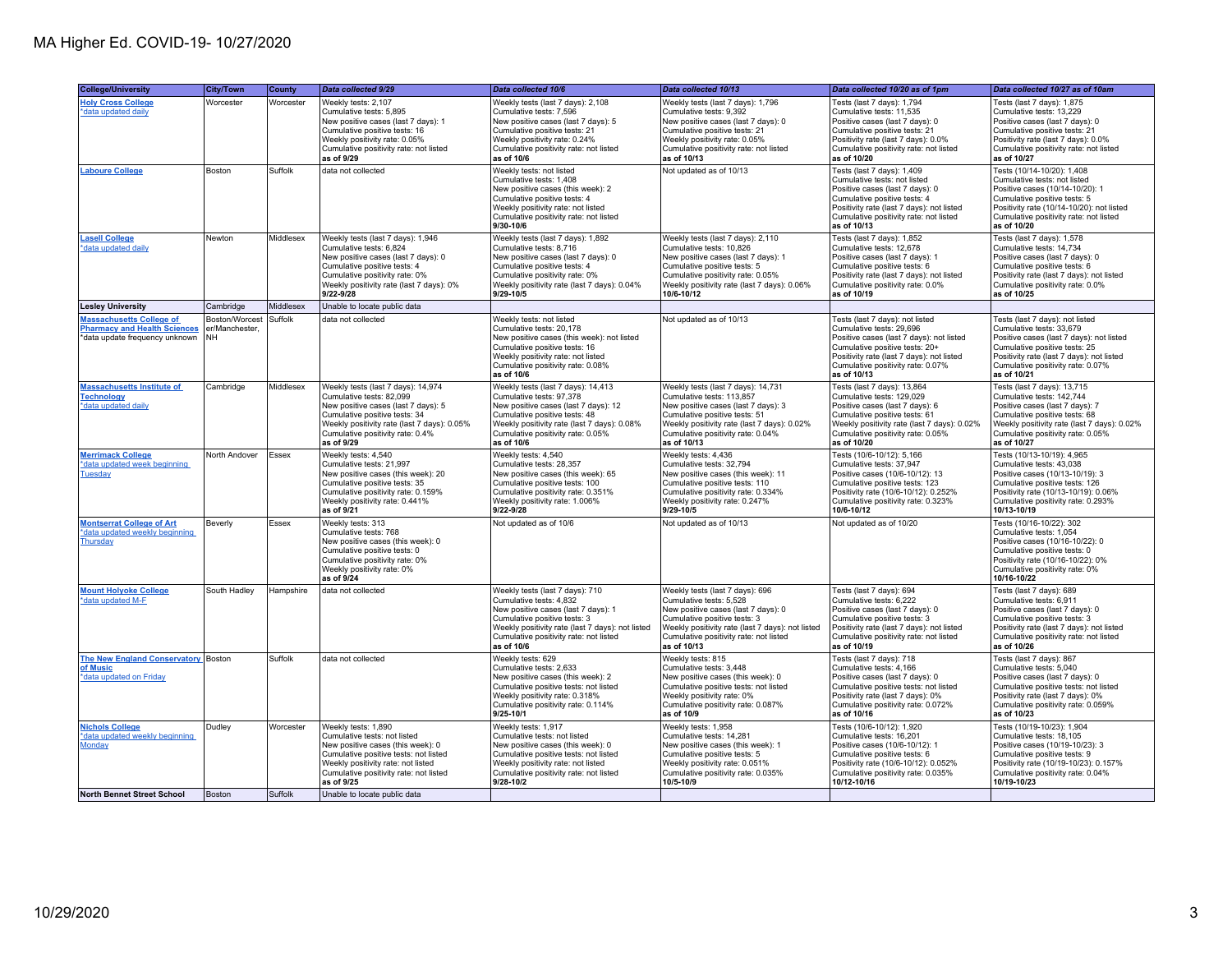| <b>College/University</b>                                                       | City/Town   | County    | Data collected 9/29                                                                                                                                                                                                                                           | Data collected 10/6                                                                                                                                                                                                                                           | Data collected 10/13                                                                                                                                                                                                                                            | Data collected 10/20 as of 1pm                                                                                                                                                                                                       | Data collected 10/27 as of 10am                                                                                                                                                                                                              |
|---------------------------------------------------------------------------------|-------------|-----------|---------------------------------------------------------------------------------------------------------------------------------------------------------------------------------------------------------------------------------------------------------------|---------------------------------------------------------------------------------------------------------------------------------------------------------------------------------------------------------------------------------------------------------------|-----------------------------------------------------------------------------------------------------------------------------------------------------------------------------------------------------------------------------------------------------------------|--------------------------------------------------------------------------------------------------------------------------------------------------------------------------------------------------------------------------------------|----------------------------------------------------------------------------------------------------------------------------------------------------------------------------------------------------------------------------------------------|
| <b>Northeastern University</b><br>*data updated daily, week<br>beginning Sunday | Boston      | Suffolk   | Weekly tests (last 7 days): 35,160<br>Cumulative tests: 170,600<br>New positive cases (last 7 days): 24<br>Cumulative positive tests: 90<br>Weekly positivity rate (last 7 days): 0.07%<br>Cumulative positivity rate: not listed<br>as of 9/27               | Weekly tests (last 7 days): 34,693<br>Cumulative tests: 205,293<br>New positive cases (last 7 days): 15<br>Cumulative positive tests: 105<br>Weekly positivity rate (last 7 days): 0.05%<br>Cumulative positivity rate: not listed<br>as of 10/4              | Weekly tests (last 7 days): 34,175<br>Cumulative tests: 239,712<br>New positive cases (last 7 days): 13<br>Cumulative positive tests: 118<br>Weekly positivity rate (last 7 days): 0.04%<br>Cumulative positivity rate: not listed<br>as of 10/11               | Tests (last 7 days): 23,931<br>Cumulative tests: 268,782<br>Positive cases (last 7 days): 11<br>Cumulative positive tests: 132<br>Positivity rate (last 7 days): 0.04%<br>Cumulative positivity rate: not listed<br>10/12-10/17      | Tests (10/18-10/24): 33,007<br>Cumulative tests: 301,789<br>Positive cases (10/18-10/24): 22<br>Cumulative positive tests: 154<br>Positivity rate (last 7 days): 0.07%<br>Cumulative positivity rate: not listed<br>as of 10/24              |
| <b>Northpoint Bible College</b>                                                 | Haverhill   | Essex     | Unable to locate public data                                                                                                                                                                                                                                  |                                                                                                                                                                                                                                                               |                                                                                                                                                                                                                                                                 |                                                                                                                                                                                                                                      |                                                                                                                                                                                                                                              |
| <b>Olin College of Engineering</b><br>*data update frequency unknown            | Needham     | Norfolk   | data not collected                                                                                                                                                                                                                                            | Weekly tests (last 2 weeks): not collected<br>Cumulative tests: 1.505<br>New positive cases (last 2 weeks): 0<br>Cumulative positive tests: 1<br>Cumulative positivity rate: 0.1%<br>Weekly positivity rate (last 2 weeks): 0%<br>as of 10/8                  | Weekly tests (last 2 weeks): 505<br>Cumulative tests: 1.685<br>New positive cases (last 2 weeks): 0<br>Cumulative positive tests: 1<br>Cumulative positivity rate: 0.1%<br>Weekly positivity rate (last 2 weeks): 0%<br>as of 10/10                             | Tests (last 2 weeks): 302<br>Cumulative tests: 2.147<br>Positive cases (last 2 weeks): 0<br>Cumulative positive tests: 1<br>Positivity rate (last 2 weeks): 0%<br>Cumulative positivity rate: 0.1%<br>as of 10/17                    | Tests (last 2 weeks): 400<br>Cumulative tests: not listed<br>Positive cases (last 2 weeks): 0<br>Cumulative positive tests: not listed<br>Positivity rate (last 2 weeks): 0%<br>Cumulative positivity rate: not listed<br>as of 10/23        |
| <b>Pine Manor College</b>                                                       | Newton      | Middlesex | Unable to locate public data                                                                                                                                                                                                                                  |                                                                                                                                                                                                                                                               |                                                                                                                                                                                                                                                                 |                                                                                                                                                                                                                                      |                                                                                                                                                                                                                                              |
| Quincy College                                                                  | Quincy      | Norfolk   | Unable to locate public data                                                                                                                                                                                                                                  |                                                                                                                                                                                                                                                               |                                                                                                                                                                                                                                                                 |                                                                                                                                                                                                                                      |                                                                                                                                                                                                                                              |
| <b>Regis College</b><br>*data updated on Wednesday                              | Weston      | Middlesex | data not collected                                                                                                                                                                                                                                            | Weekly tests: 278<br>Cumulative tests: 1,482<br>New positive cases (this week): 1<br>Cumulative positive tests: 1<br>Weekly positivity rate: not listed<br>Cumulative positivity rate: not listed<br>9/24-9/30                                                | Weekly tests: 276<br>Cumulative tests: 1,755<br>New positive cases (this week): 0<br>Cumulative positive tests: 1<br>Weekly positivity rate: not listed<br>Cumulative positivity rate: not listed<br>10/5-10/7                                                  | Tests (10/8-10/14): 275<br>Cumulative tests: 2,028<br>Positive cases (10/8-10/14): 1<br>Cumulative positive tests: 2<br>Positivity rate (10/8-10/14): not listed<br>Cumulative positivity rate: not listed<br>10/8-10/14             | Tests (10/14-10/21): 424<br>Cumulative tests: 2,337<br>Positive cases (10/14-10/21): 1<br>Cumulative positive tests: 2<br>Positivity rate (10/14-10/21): not listed<br>Cumulative positivity rate: not listed<br>10/14-10/21                 |
| <b>Simmons University</b><br>*data updated weekly                               | Boston      | Suffolk   | Weekly tests: 840<br>Cumulative tests: 1,661<br>New positive cases (this week): 0<br>Cumulative positive tests: 0<br>Weekly positivity rate: 0%<br>Cumulative positivity rate: 0%<br>as of 9/24                                                               | Weekly tests: 362<br>Cumulative tests: 2,023<br>New positive cases (this week): 1<br>Cumulative positive tests: 1<br>Weekly positivity rate: not listed<br>Cumulative positivity rate: 0.05%<br>as of 10/1                                                    | Weekly tests: 494<br>Cumulative tests: 2,517<br>New positive cases (this week): 1<br>Cumulative positive tests: 2<br>Weekly positivity rate: not listed<br>Cumulative positivity rate: 0.08%<br>as of 10/12                                                     | Tests (10/13-10/15): 99<br>Cumulative tests: 2,616<br>Positive cases (10/13-10/15): 1<br>Cumulative positive tests: 3<br>Positivity rate (10/13-10/15): not listed<br>Cumulative positivity rate: 0.11%<br>10/13-10/15               | Tests (10/16-10/19): 150<br>Cumulative tests: 2,909<br>Positive cases (10/16-10/19): 0<br>Cumulative positive tests: 3<br>Positivity rate (10/16-10/19): not listed<br>Cumulative positivity rate: 0.10%<br>10/16-10/19                      |
| <b>Smith College</b><br>*data updated twice weekly                              | Northampton | Hampshire | Weekly tests: not listed<br>Cumulative tests: 6,615<br>New positive cases (this week): 0<br>Cumulative positive tests: 1<br>Weekly positivity rate: not listed<br>Cumulative positivity rate: not listed<br>as of 9/29                                        | Weekly tests: not listed<br>Cumulative tests: 8,024<br>New positive cases (this week): 1<br>Cumulative positive tests: 2<br>Weekly positivity rate: not listed<br>Cumulative positivity rate: not listed<br>as of 10/6                                        | Weekly tests: not listed<br>Cumulative tests: 9,315<br>New positive cases (this week): 0<br>Cumulative positive tests: 2<br>Weekly positivity rate: not listed<br>Cumulative positivity rate: not listed<br>as of 10/13                                         | Tests (10/14-10/20): not listed<br>Cumulative tests: 10,422<br>Positive cases (10/14-10/20): 0<br>Cumulative positive tests: 2<br>Positivity rate (10/14-10/20): not listed<br>Cumulative positivity rate: not listed<br>10/14-10/20 | Tests: not listed<br>Cumulative tests: 11,596<br>Positive cases ("since last update"): 0<br>Cumulative positive tests: 2<br>Positivity rate: not listed<br>Cumulative positivity rate: not listed<br>as of 10/27                             |
| <b>Springfield College</b><br>*data update frequency unknown                    | Springfield | Hampden   | Weekly tests: not listed<br>Cumulative tests: 6,782<br>New positive cases: not listed<br>Cumulative positive tests: 3<br>Weekly positivity rate: not listed<br>Cumulative positivity rate: 0.044%<br>as of 9/23                                               | Weekly tests: not listed<br>Cumulative tests: 9,212<br>New positive cases: not listed<br>Cumulative positive tests: 5<br>Weekly positivity rate: not listed<br>Cumulative positivity rate: 0.054%<br>as of 10/2                                               | Weekly tests: not listed<br>Cumulative tests: 11,077<br>New positive cases: not listed<br>Cumulative positive tests: 5<br>Weekly positivity rate: not listed<br>Cumulative positivity rate: 0.045%<br>as of 10/12                                               | Tests (10/12-10/17): 1.774<br>Cumulative tests: 12,563<br>Positive cases (10/12-10/17): 4<br>Cumulative positive tests: 9<br>Positivity rate (10/12-10/17): 0.225%<br>Cumulative positivity rate: 0.072%<br>10/12-10/17              | Tests (10/18-10/25): 1.937<br>Cumulative tests: 14,579<br>Positive cases (10/18-10/25): 5<br>Cumulative positive tests: 15<br>Positivity rate (10/18-10/23): 0.258%<br>Cumulative positivity rate: 0.103%<br>10/18-10/25                     |
| <b>Stonehill College</b><br>*data updated weekly beginning<br>Monday            | Easton      | Bristol   | Weekly tests: 3,297<br>Cumulative tests: 15,966<br>New positive cases (this week): 1<br>Cumulative positive tests: 8<br>Cumulative positivity rate: 0.06%<br>Weekly positivity rate: not listed<br>$9/21 - 9/25$                                              | Weekly tests: 3,297<br>Cumulative tests: 19,200<br>New positive cases (this week): 0<br>Cumulative positive tests: 8<br>Cumulative positivity rate: 0.05%<br>Weekly positivity rate: 0.0%<br>$9/28 - 10/2$                                                    | Weekly tests: 3,261<br>Cumulative tests: 22,467<br>New positive cases (this week): 3<br>Cumulative positive tests: 11<br>Cumulative positivity rate: 0.06%<br>Weekly positivity rate: 0.11%<br>10/5-10/9                                                        | Tests (10/12-10/16): 3.236<br>Cumulative tests: 25,703<br>Positive cases (10/12-10/16): 2<br>Cumulative positive tests: 13<br>Positivity rate (10/12-10/16): 0.11%<br>Cumulative positivity rate: 0.08%<br>10/12-10/16               | Tests (10/19-10/23): 3,267<br>Cumulative tests: 28,970<br>Positive cases (10/19-10/23): 4<br>Cumulative positive tests: 17<br>Positivity rate (10/19-10/23): 0.15%<br>Cumulative positivity rate: 0.07%<br>10/19-10/23                       |
| <b>Suffolk University</b><br>*data update frequency unknown                     | Boston      | Suffolk   | Weekly tests (last 7 days): 3,009<br>Cumulative tests: 11,802<br>New positive cases (last 7 days): 3<br>Cumulative positive tests: 18<br>Weekly positivity rate (last 7 days): not listed<br>Cumulative positivity rate: 0.153%<br>9/19-9/25                  | Weekly tests (last 7 days): 3,131<br>Cumulative tests: 14,882<br>New positive cases (last 7 days): 2<br>Cumulative positive tests: 20<br>Weekly positivity rate (last 7 days): not listed<br>Cumulative positivity rate: 0.134%<br>as of 10/2                 | Weekly tests (last 7 days): 3,192<br>Cumulative tests: 18,055<br>New positive cases (last 7 days): 1<br>Cumulative positive tests: 21<br>Weekly positivity rate (last 7 days): not listed<br>Cumulative positivity rate: 0.116%<br>as of 10/9                   | Tests (last 7 days): 2,921<br>Cumulative tests: 20,931<br>Positive cases (last 7 days): 4<br>Cumulative positive tests: 25<br>Positivity rate (last 7 days): not listed<br>Cumulative positivity rate: 0.119%<br>as of 10/16         | Tests (last 7 days): 3,241<br>Cumulative tests: 24,227<br>Positive cases (last 7 days): 13<br>Cumulative positive tests: 38<br>Positivity rate (last 7 days): not listed<br>Cumulative positivity rate: 0.157%<br>as of 10/24                |
| <b>Tufts University</b><br>*data updated daily                                  | Medford     | Middlesex | Weekly tests (last 7 days): 14,281<br>Cumulative tests: 61,388<br>New positive cases (last 7 days): 2<br>Cumulative positive tests: 31<br>Weekly positivity rate (last 7 days): 0.01%<br>Cumulative positivity rate: 0.05%<br>as of 9/26                      | Weekly tests (last 7 days): 14,823<br>Cumulative tests: 76,220<br>New positive cases (last 7 days): 5<br>Cumulative positive tests: 36<br>Weekly positivity rate (last 7 days): 0.03%<br>Cumulative positivity rate: 0.05%<br>as of 10/3                      | Weekly tests (last 7 days): 14,926<br>Cumulative tests: 91,155<br>New positive cases (last 7 days): 2<br>Cumulative positive tests: 38<br>Weekly positivity rate (last 7 days): 0.01%<br>Cumulative positivity rate: 0.04%<br>as of 10/10                       | Tests (last 7 days): 14,793<br>Cumulative tests: 106,057<br>Positive cases (last 7 days): 3<br>Cumulative positive tests: 42<br>Positivity rate (last 7 days): 0.03%<br>Cumulative positivity rate: 0.04%<br>as of 10/17             | Tests (last 7 days): 14,989<br>Cumulative tests: 121,102<br>Positive cases (last 7 days): 2<br>Cumulative positive tests: 44<br>Positivity rate (last 7 days): 0.01%<br>Cumulative positivity rate: 0.04%<br>as of 10/24                     |
| <b>Urban College of Boston</b>                                                  | Boston      | Suffolk   | Unable to locate public data                                                                                                                                                                                                                                  |                                                                                                                                                                                                                                                               |                                                                                                                                                                                                                                                                 |                                                                                                                                                                                                                                      |                                                                                                                                                                                                                                              |
| <b>Wellsley College</b><br>*data updated M-F                                    | Wellesley   | Norfolk   | Weekly tests (last 7 days): 4,051<br>Cumulative tests (as of 9/27): 14,639<br>New positive cases (last 7 days): 0<br>Cumulative positive tests: 1<br>Weekly positivity rate (last 7 days): not listed<br>Cumulative positivity rate: not listed<br>as of 9/29 | Weekly tests (last 7 days): 4,070<br>Cumulative tests (as of 10/4): 17,440<br>New positive cases (last 7 days): 0<br>Cumulative positive tests: 1<br>Weekly positivity rate (last 7 days): not listed<br>Cumulative positivity rate: not listed<br>as of 10/6 | Weekly tests (last 7 days): 4,062<br>Cumulative tests (as of 10/10): 22,800<br>New positive cases (last 7 days): 1<br>Cumulative positive tests: 2<br>Weekly positivity rate (last 7 days): not listed<br>Cumulative positivity rate: not listed<br>as of 10/13 | Tests (last 7 days): 3,393<br>Cumulative tests: not listed<br>Positive cases (last 7 days); 0<br>Cumulative positive tests: 2<br>Positivity rate (last 7 days): not listed<br>Cumulative positivity rate: not listed<br>as of 10/18  | Tests (last 7 days): 3,412<br>Cumulative tests: not listed<br>Positive cases (last 7 days): 1<br>Cumulative positive tests: not listed<br>Positivity rate (last 7 days): not listed<br>Cumulative positivity rate: not listed<br>as of 10/25 |